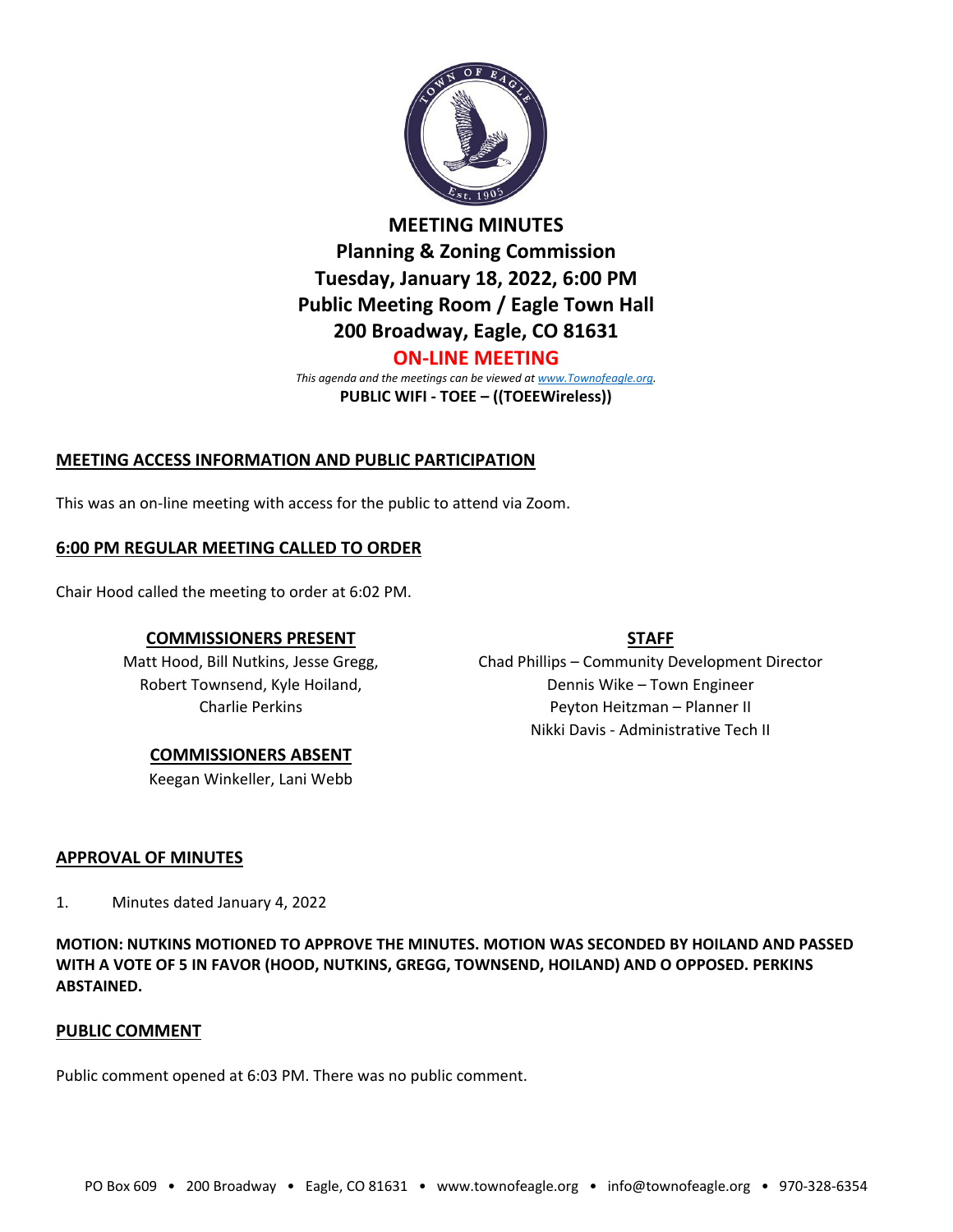Planning & Zoning Commission Page **2**

### **PUBLIC HEARINGS**

| 2. | Project:              | <b>Haymeadow Design Guidelines</b>                                                            |
|----|-----------------------|-----------------------------------------------------------------------------------------------|
|    | File $#$ :            | DR21-04                                                                                       |
|    | Applicant:            | <b>ABRIKA Properties, LLC</b>                                                                 |
|    | Location:             | Haymeadow Planned Unit Development                                                            |
|    | <b>Staff Contact:</b> | Jessica Lake, Planner I                                                                       |
|    | Reguest:              | Request for a Major Development Permit to establish the design guidelines and create a Design |
|    |                       | Review Committee in the Haymeadow Planned Unit Development (PUD).                             |

#### **Applicant Presentation**

Rick Pylman was the applicant representative. Other members of the Haymeadow design team also present on Zoom included Brandon Cohen, Scott Schlosser, Michael Hood, Michael Noda, Beata Chudobinska, and Alex Fales.

Pylman described that the Planned Unit Development (PUD) Guide serves as the zoning document that governs development standards such as density and permitted uses. The separate design guidelines document controls the design review process. The PUD Guide requires the Town to approve design guidelines prior to any vertical construction. Pylman explained that the team drew examples from other various guidelines to assemble their comprehensive document. The applicant also included a brief narrative which summarized compliance with the PUD Guide, the framework of how Haymeadow functions, and compliance with the Town's goals.

#### **Staff Presentation**

Phillips presented this file. First, Philips highlighted that both the Town's Annexation and Development Agreement (ADA) as well as Haymeadow's PUD Guide both require the submittal of design guidelines ahead of the development permit process. The primary topics addressed in the design guidelines document include general architectural requirements for single and multi-family homes, more specific architectural requirements for interior and exterior finishes, site planning & landscape design, a description of the design review process, establishing a Design Review Committee (DRC), and construction regulations. To conclude, staff recommended approval leaving the Planning Commission with one discussion question: are there any designs that do not "blend appropriately with the character and scale of the surrounding neighborhoods" or do not on comply with the policies of Elevate Eagle?

#### **Q & A**

Perkins asked if we should include language that addresses electric vehicle (EV) charging stations at residences. Michael Noda replied that the International Residence Code (IRC), International Building Code (IBC), and International Energy Conservation Code (IECC) now require a rough in for EV charging stations regardless of the design guidelines.

Gregg asked for more detail on the irrigation system. He noted the document does not address limits on irrigation square footage and asked if this is something we should include. Pylman confirmed that Haymeadow utilizes an underground non-potable irrigation system. Due to the varying lot sizes throughout Haymeadow, the design team worked to create a balance between water conservation and planting. On every lot, there will be some irrigation and impervious surface. Although the design team chose not to quantify water usage, there is still a greater understanding of limited water rights and availability. Gregg suggested irrigating a percentage of each lot, though with a non-potable system, it should not be much of an issue.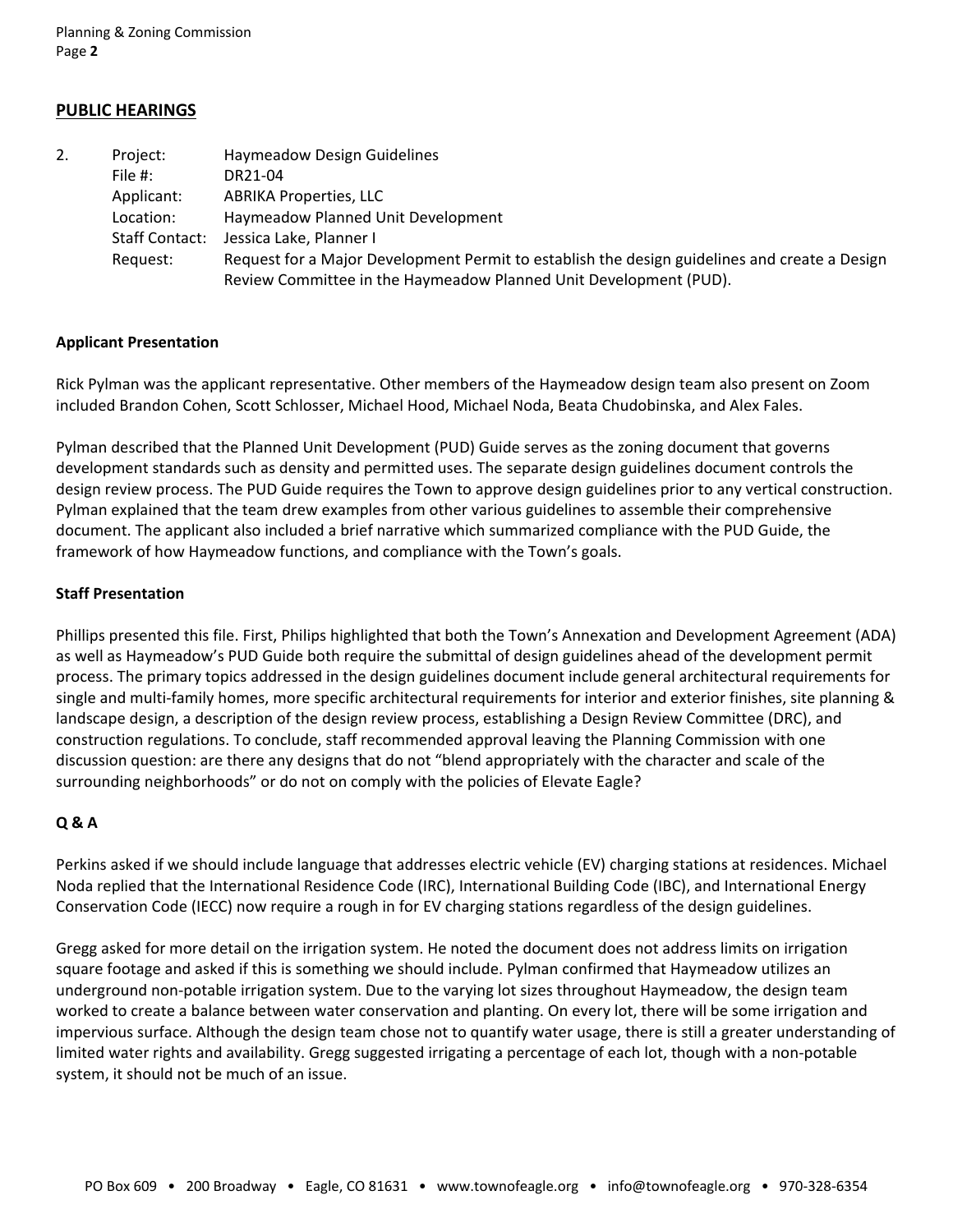Hood noted that building height should have a clearer definition. Next, Hood asked if the residential multi-family building height limit of 40 ft. conflicts with PUD Guide which has a max limit of 35 ft. Pylman replied they have been working with staff on this new building height definition and measurement. That is one of the minor amendments to the PUD Guide which has been approved, but not yet recorded. Michael Hood expanded on the how the measurement points from the roof have changed.

Nutkins asked if there are any minimum or maximum requirements to fill a lot for walkout basements considering how flat Haymeadow is. Michael Hood disagreed stating there is more slope and their site plans have been adjusted to accommodate the natural topography of the area.

Hoiland asked about the Town of Eagle's Efficient Builder Ordinance. Michael Noda explained the language helps ensure that future developers abide by local, county, and state building requirements for energy efficiency. Hood confirmed this was an Eagle County ordinance and Pylman replied they would work with staff to refine or strike the language as needed.

### **Public Comment**

Public comment opened at 6:47 PM.

TJ Davis, 505 Church Street – Davis asked for further clarification on the irrigation plan and if water usage will be allocated by the HOA or per residence. Pylman explained the irrigation system will operate similar to the Town's schedule and billing structure.

Public comment closed at 6:48 PM.

#### **Discussion**

Unanimously, the Planning Commission supported approval for the design guidelines. Several Commissioners acknowledged that the document is aligned with other design guidelines and nearby neighborhoods like Soleil and Brush Creek Townhomes.

Hood and Gregg echoed the recommendation for a maximum lot percentage to create an irrigation plan. Hoiland questioned how the Town can dictate water usage when Haymeadow would be utilizing its own non-potable water. Townsend asked if there was a water usage standard and Pylman replied they would have to perform additional studies to determine how much water is left after development and landscaping.

Wike explained that the water rights have been dedicated to the Town and leased back to Haymeadow. It is the Town's water rights. Pylman added that the Brush Creek Management Plan dictates when water can be pulled out of Brush Creek based on minimum stream flow standards. Gregg voiced his concern about the potential for massive lawns and the need to establish a cap for irrigated areas. He noted there is no language in the design guidelines that discourages massive amounts of lawn though the decision could be managed by the Design Review Committee. Hoiland cited section 3.3 - Resource Conservation and suggested inserting water conservation language there. Phillips said there isn't anything that supports that requirement either in the Development Code or Elevate Eagle. It will likely be reviewed during the Code update. Wike noted that about a year ago, Town Council adopted a water conservation / water efficiency plan. He suggested that may be the appropriate item to insert in section 3.3. Pylman agreed with this comment stating they will work with staff to obtain the document.

## **MOTION: HOILAND MOTIONED TO APPROVE FILE # DR21-04 HAYMEADOW DESIGN GUIDELINES BASED ON CONFORMANCE WITH CHAPTERS 4.06 AND 4.07 OF THE MUNICIPAL CODE AND THE HAYMEADOW PUD GUIDE.**